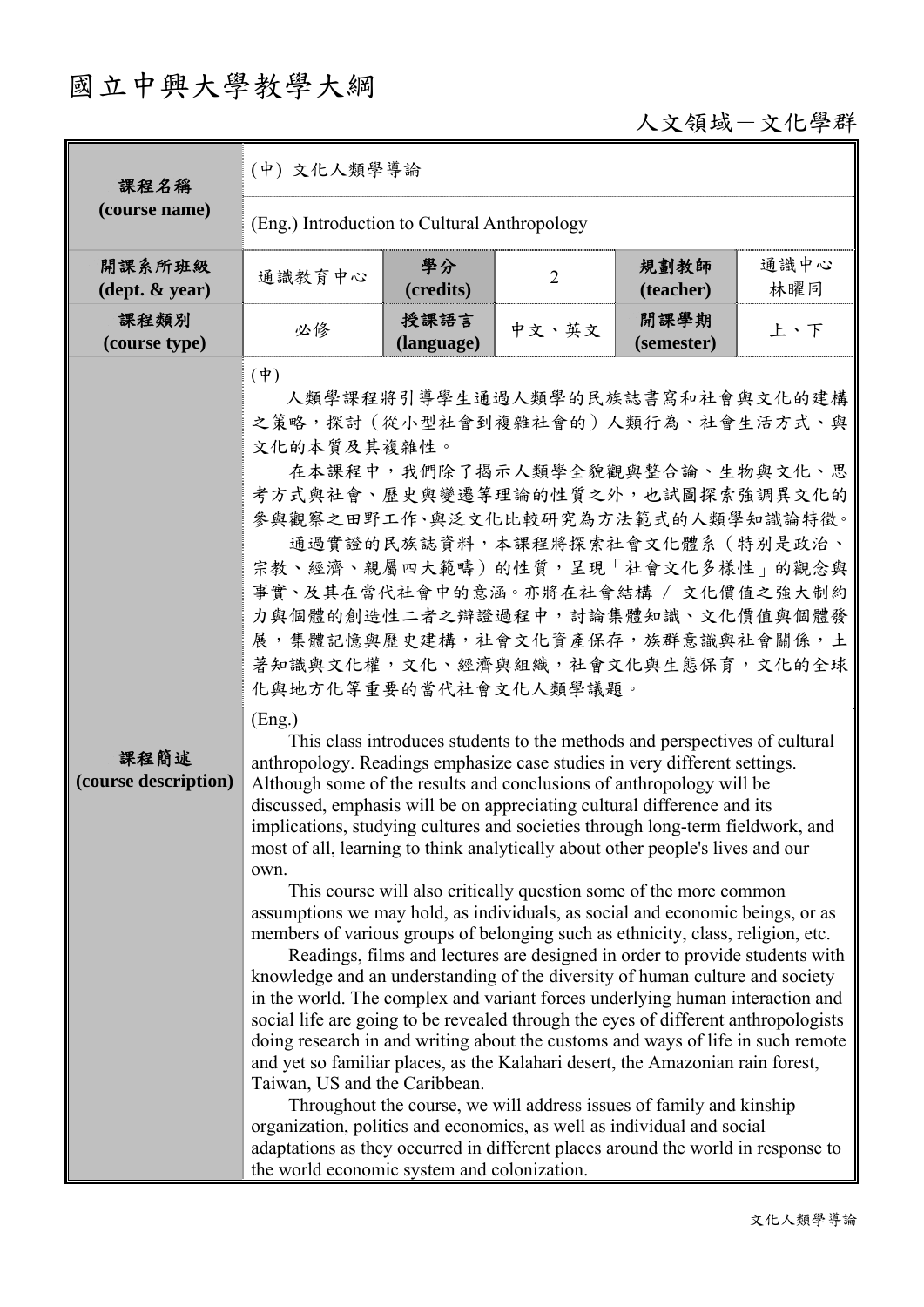先修課程

元修統任<br>(prerequisites)

### 課程目標與核心能力關聯配比**(%)**

#### **(relevance of course objectives and core learning outcomes)**

| 課程目標                                                                                                                                                                                                                                                          |              | course objectives                                                                                                                                                                                                                                                                                                                                                                                                                                                                                                                                                                                                                            |                                                                               | 核心能力<br>core learning<br>outcomes | 配比<br>總計<br>100% |  |
|---------------------------------------------------------------------------------------------------------------------------------------------------------------------------------------------------------------------------------------------------------------|--------------|----------------------------------------------------------------------------------------------------------------------------------------------------------------------------------------------------------------------------------------------------------------------------------------------------------------------------------------------------------------------------------------------------------------------------------------------------------------------------------------------------------------------------------------------------------------------------------------------------------------------------------------------|-------------------------------------------------------------------------------|-----------------------------------|------------------|--|
| 文化人類學以全球的族群文化為研<br>究主體,透過田野調查取得資料,以<br>進行跨文化比較研究,而且主張「文<br>化相對觀 再「多元文化論述」。這<br>樣的觀點,正符合當代全球去殖民和<br>以平等互惠原則看待各族群文化的<br>立場。<br>本課程除了能提供世界族群之文化<br>多樣性面貌,也要藉由不同議題的論<br>辩來深化學生的人文思維,並且前瞻<br>思考人類文化與藝術的未來發展。透<br>過講課、討論、與田野調查等方式,<br>培養自主學習的能力,以體會族群文<br>化藝術的深度內涵。 |              | Cultural anthropology is the exploration<br>of human society and culture. With two<br>important research methods-fieldwork                                                                                                                                                                                                                                                                                                                                                                                                                                                                                                                   |                                                                               | 人文素養                              | 30%              |  |
|                                                                                                                                                                                                                                                               |              |                                                                                                                                                                                                                                                                                                                                                                                                                                                                                                                                                                                                                                              | and cross-cultural comparison, cultural<br>anthropologists describe, analyze, | 科學素養                              | $0\%$            |  |
|                                                                                                                                                                                                                                                               |              | interpret, and explain social and cultural<br>similarities and diversities. Cultural<br>relativism and multiculturalism, which are<br>maintained by anthropologists, are well<br>recognized as the main ideas in today's<br>postcolonial world.<br>In this class, I would like not only to<br>provide students the studies of human<br>diversities, but also to teach students the<br>way to think about several important<br>issues such as the future development of<br>human arts and cultures. Through this<br>process, students will learn how to<br>appreciate the subtleties and complexities<br>of the achievements of human beings. |                                                                               | 溝通能力                              | 10%              |  |
|                                                                                                                                                                                                                                                               |              |                                                                                                                                                                                                                                                                                                                                                                                                                                                                                                                                                                                                                                              |                                                                               | 創新能力                              | 0%               |  |
|                                                                                                                                                                                                                                                               |              |                                                                                                                                                                                                                                                                                                                                                                                                                                                                                                                                                                                                                                              |                                                                               | 國際視野                              | 30%              |  |
|                                                                                                                                                                                                                                                               |              |                                                                                                                                                                                                                                                                                                                                                                                                                                                                                                                                                                                                                                              |                                                                               | 社會關懷                              | 30%              |  |
|                                                                                                                                                                                                                                                               |              |                                                                                                                                                                                                                                                                                                                                                                                                                                                                                                                                                                                                                                              |                                                                               |                                   |                  |  |
|                                                                                                                                                                                                                                                               |              | 課程目標之教學方法與評量方法<br>(teaching and assessment methods for course objectives)                                                                                                                                                                                                                                                                                                                                                                                                                                                                                                                                                                    |                                                                               |                                   |                  |  |
|                                                                                                                                                                                                                                                               |              | 教學方法 (teaching methods)                                                                                                                                                                                                                                                                                                                                                                                                                                                                                                                                                                                                                      |                                                                               | 學習評量方式 (evaluation)               |                  |  |
| 講授<br>討論                                                                                                                                                                                                                                                      |              |                                                                                                                                                                                                                                                                                                                                                                                                                                                                                                                                                                                                                                              |                                                                               | 讀書報告二篇50%<br>上課參與討論20%<br>出席 30%  |                  |  |
|                                                                                                                                                                                                                                                               |              | 授課內容 (單元名稱與內容、習作 / 考試進度、備註)<br>(course content and homework / tests schedule)                                                                                                                                                                                                                                                                                                                                                                                                                                                                                                                                                                |                                                                               |                                   |                  |  |
|                                                                                                                                                                                                                                                               | 週次           | 主題                                                                                                                                                                                                                                                                                                                                                                                                                                                                                                                                                                                                                                           |                                                                               | 章節/活動                             |                  |  |
|                                                                                                                                                                                                                                                               | $\mathbf{1}$ | 課程介紹                                                                                                                                                                                                                                                                                                                                                                                                                                                                                                                                                                                                                                         |                                                                               | 第1章                               |                  |  |
| 文化人類學導論<br>$\overline{2}$                                                                                                                                                                                                                                     |              | 第1章                                                                                                                                                                                                                                                                                                                                                                                                                                                                                                                                                                                                                                          |                                                                               |                                   |                  |  |
| 3<br>文化人類學的研究方法                                                                                                                                                                                                                                               |              | 第3章                                                                                                                                                                                                                                                                                                                                                                                                                                                                                                                                                                                                                                          |                                                                               |                                   |                  |  |
| 文化人類學的研究方法<br>$\overline{4}$                                                                                                                                                                                                                                  |              | 第3章                                                                                                                                                                                                                                                                                                                                                                                                                                                                                                                                                                                                                                          |                                                                               |                                   |                  |  |

5 重要概念:文化 | 第 2章

 $6$  重要概念:文化 | 第 2章

7 重要概念:文化